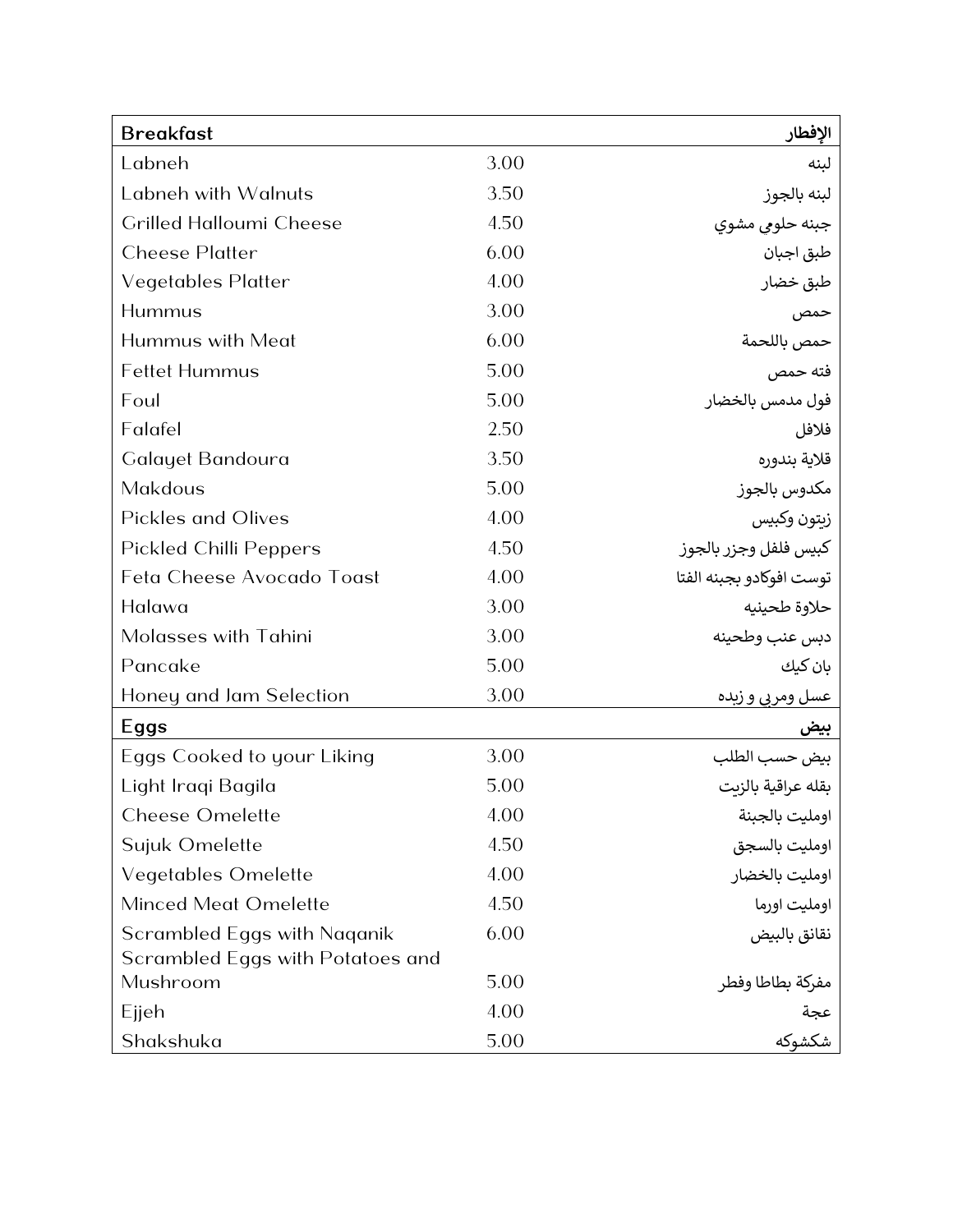| <b>From the Bakery</b>                                   |      | من الفرن                 |
|----------------------------------------------------------|------|--------------------------|
| Za'atar Man'ousheh                                       | 3.00 | منقوشة زعتر              |
| Cheese Man'ousheh                                        | 4.00 | منقوشة جبنه              |
| Muhammara Man'ousheh                                     | 4.00 | منقوشة محمره بدبس الرمان |
| Kashkaval Cheese Man'ousheh                              | 5.00 | منقوشة بجبنه الكشكوان    |
| Meat and Cheese Man'ousheh                               | 5.00 | منقوشة اورما بالجبنة     |
| Turkey and Cheese Man'ousheh                             | 5.00 | منقوشة تيركى بالكشكوان   |
| Sujuk and Cheese Man'ousheh                              | 5.00 | منقوشة سجق بالكشكوان     |
| Labaneh with Roccca Man'ousheh                           | 3.50 | منقوشة لبنه وجرجير       |
| Prices are Subject to 10% Servie Charge and 7% Sales Tax |      |                          |

تضاف %0| ضريبة خدمه و %7 ضريبة مبيعات إلى جميع الأسعار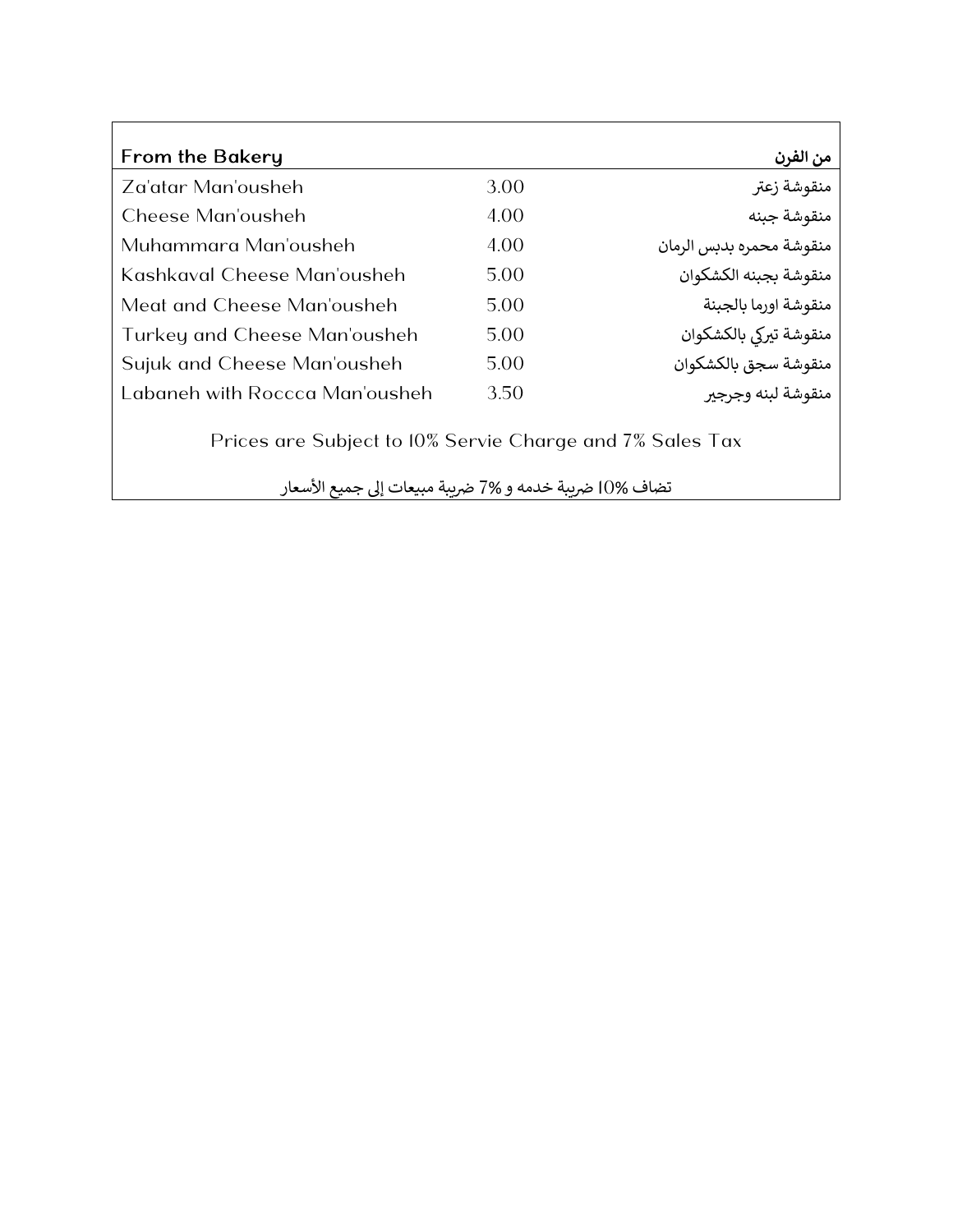| <b>Salads</b>            |       | السلطات                                                                                     |
|--------------------------|-------|---------------------------------------------------------------------------------------------|
| Tabbouleh                | 4.50  | تبوله                                                                                       |
| Kubbeh Tabouleh          | 7.00  | تبوله بالكبة                                                                                |
| Fattoush                 | 4.00  | فتوش                                                                                        |
| <b>Eggplant Salad</b>    | 5.00  | سلطة الباذنجان                                                                              |
| <b>Rocca Salad</b>       | 4.50  | سلطة الجرجير                                                                                |
| Arabic Salad             | 4.50  | سلطة عربيه                                                                                  |
| Arabic Salad with Tahini |       |                                                                                             |
| Sauce                    | 4.50  | سلطة عربيه بطحينيه                                                                          |
| <b>Farmers Salad</b>     | 4.50  | سلطة فلاحيه                                                                                 |
| Seafood Salad            | 10.00 | سلطة المأكولات البحرية                                                                      |
| <b>Mastic Salad</b>      | 6.00  | سلطة المستكة                                                                                |
| <b>Grapefruit Salad</b>  | 6.00  | سلطة الجريب فروت                                                                            |
| Halloumi Thyme Salad     | 6.00  | سلطة الحلوم بالزعتر                                                                         |
| Nacho Salad              | 6.00  | سلطة الناتشو                                                                                |
| Mountain Breeze Salad    | 8.00  | سلطة ماوتن بريز                                                                             |
| Shaker Salad             | 6.00  | سلطة الشايكر                                                                                |
|                          |       |                                                                                             |
| Cold Mezza               |       | المقبلات الباردة                                                                            |
| Hummus                   | 3.00  | حمص                                                                                         |
| Hummus Bayrouti          | 3.00  | حمص بيروتي                                                                                  |
| <b>Hummus Makdous</b>    | 3.50  | حمص مكدوس                                                                                   |
| Pomegranate Labneh       | 3.00  | لبنه بالرمان                                                                                |
| Kishkeh                  | 4.00  | كشكه                                                                                        |
| Rishtayeh                | 3.00  | رشتايه                                                                                      |
| Muttabal                 | 3.50  | متبل باذنجان                                                                                |
| <b>Beetroot Muttabal</b> | 4.00  | متبل شمندر                                                                                  |
| Baba Ghanouj             | 3.50  |                                                                                             |
| Muhammara                | 3.00  | بابا غنوج                                                                                   |
| Shanklish                | 4.00  | محمره                                                                                       |
| Yalanji                  | 4.00  |                                                                                             |
| Raw Kubbeh               | 8.00  |                                                                                             |
| <b>Mixed Pickles</b>     | 3.00  |                                                                                             |
| Halabi Olives            | 3.50  | ----- <sub>--</sub><br>شنكليش<br>يلنجي<br>كبيس مشكل<br>زيتون حلبي ومخلل<br>زيتون حلبي ومخلل |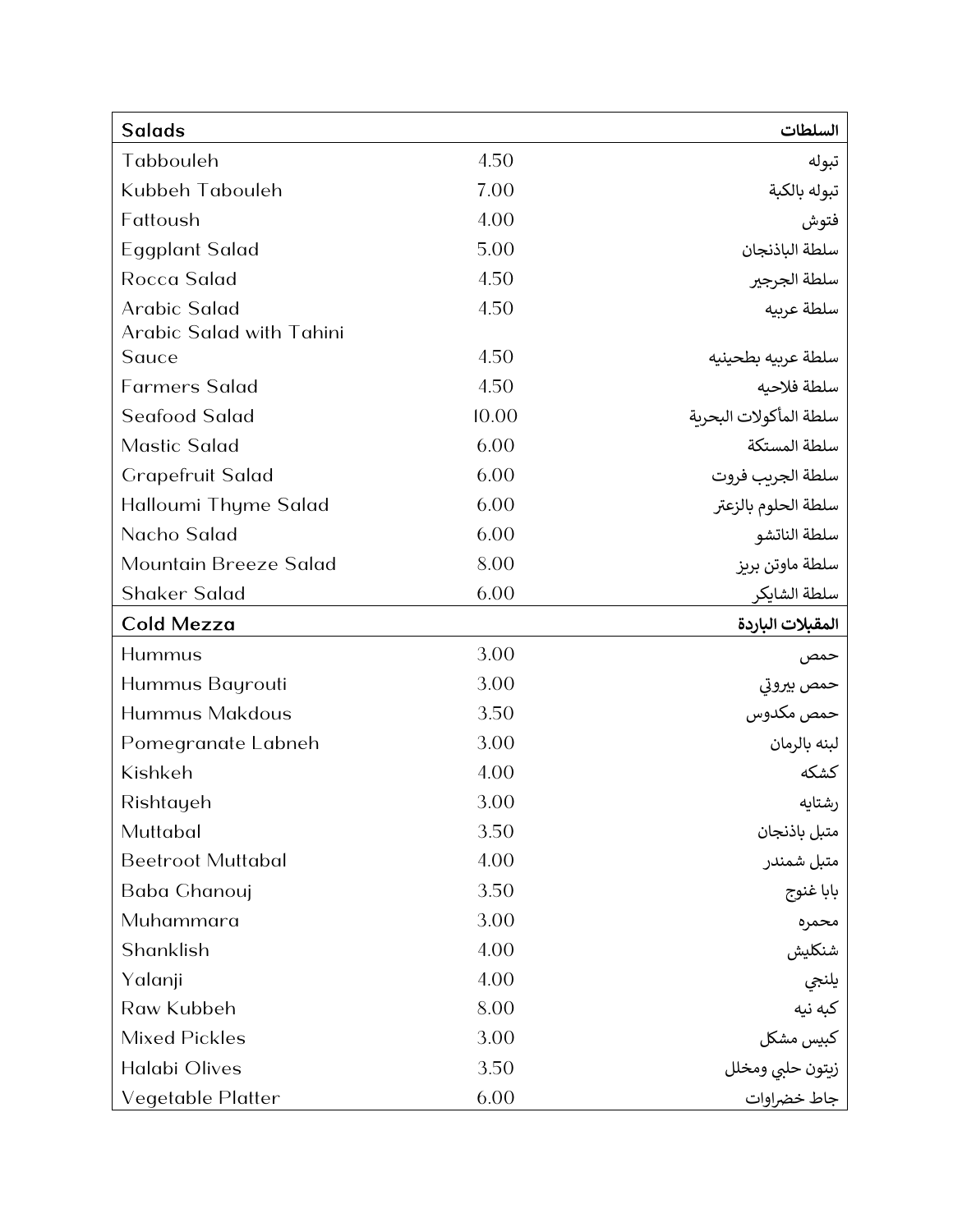| <b>Hot Mezza</b>                  |       | المقبلات الساخنة                                             |
|-----------------------------------|-------|--------------------------------------------------------------|
| Sultan's Delight (Hunkar Begendi) | 6.00  | طبق السلطان هونكاري بياندي                                   |
| The Mountain Breeze Casanova      | 8.00  | كازانوفا الموتن بريز                                         |
| Galayet Bandourah                 | 3.50  | قلاية بندوره                                                 |
| Hummus with Meat                  | 6.00  | حمص باللحمة                                                  |
| <b>Fried Kubbeh</b>               | 1.50  | كبه مقليه                                                    |
| Kubbeh Sajyeh                     | 6.00  | كبه صاجيه                                                    |
| <b>Falafel with Cheese Sajyeh</b> | 5.00  | صاجيه فلافل بالجبنة                                          |
| Naganik                           | 6.00  | نقانق                                                        |
| Lebanese Sujuk                    | 6.00  | سجق لبناني                                                   |
| Chicken Liver                     | 4.50  | كبدة دجاج                                                    |
| <b>Provencal Chicken Wings</b>    | 4.50  | جوانح مطفيه                                                  |
| <b>Freekeh Risotto</b>            | 4.50  | فريكه بالكريمة                                               |
| Lentil Risotto                    | 4.00  | عدس بالكريمة                                                 |
| Chicken Halloumi Swiss Rolls      | 5.00  | لفات الدجاج بالحلوم                                          |
| <b>Fried Chicken Balls</b>        | 4.50  | عوامة الدجاج                                                 |
| Shrimp Orzo                       | 7.00  | لسانات عصفور بالجمبري                                        |
| <b>Fried Calamari</b>             | 6.00  | كلماري مقلي                                                  |
| <b>Fried Shrimp</b>               | 8.00  | جمبري مقلى                                                   |
| <b>Grilled Halloumi Cheese</b>    | 4.50  | حلوم مشوي                                                    |
| <b>Cheese Sambousek</b>           | 1.50  | سمبوسك جبنه                                                  |
| <b>Provencal Mushroom</b>         | 5.00  | فطر مطفي                                                     |
| <b>Spicy Potato</b>               | 4.00  | بطاطا حاره                                                   |
| <b>French Fries</b>               | 3.00  | بطاطا مقليه                                                  |
| <b>Mixed Grill</b>                |       | <u>المشاوي</u>                                               |
| Mixed Grill                       | 13.00 | مشاوي مشكله                                                  |
| Shokaf                            | 13.50 | شقف                                                          |
| Lamb Chops                        | 14.00 | ريش                                                          |
| Shish Tawouq                      | 8.00  | شيش طاووق                                                    |
| Adana Kabab                       | 18.00 |                                                              |
| Lebanese Kebab                    | 9.00  | كباب اضنا<br>كباب لبناني<br>كباب الدجاج<br>كباب حل <u>بي</u> |
| Chicken Kebab                     | 8.00  |                                                              |
| kebab Halabi                      | 10.00 |                                                              |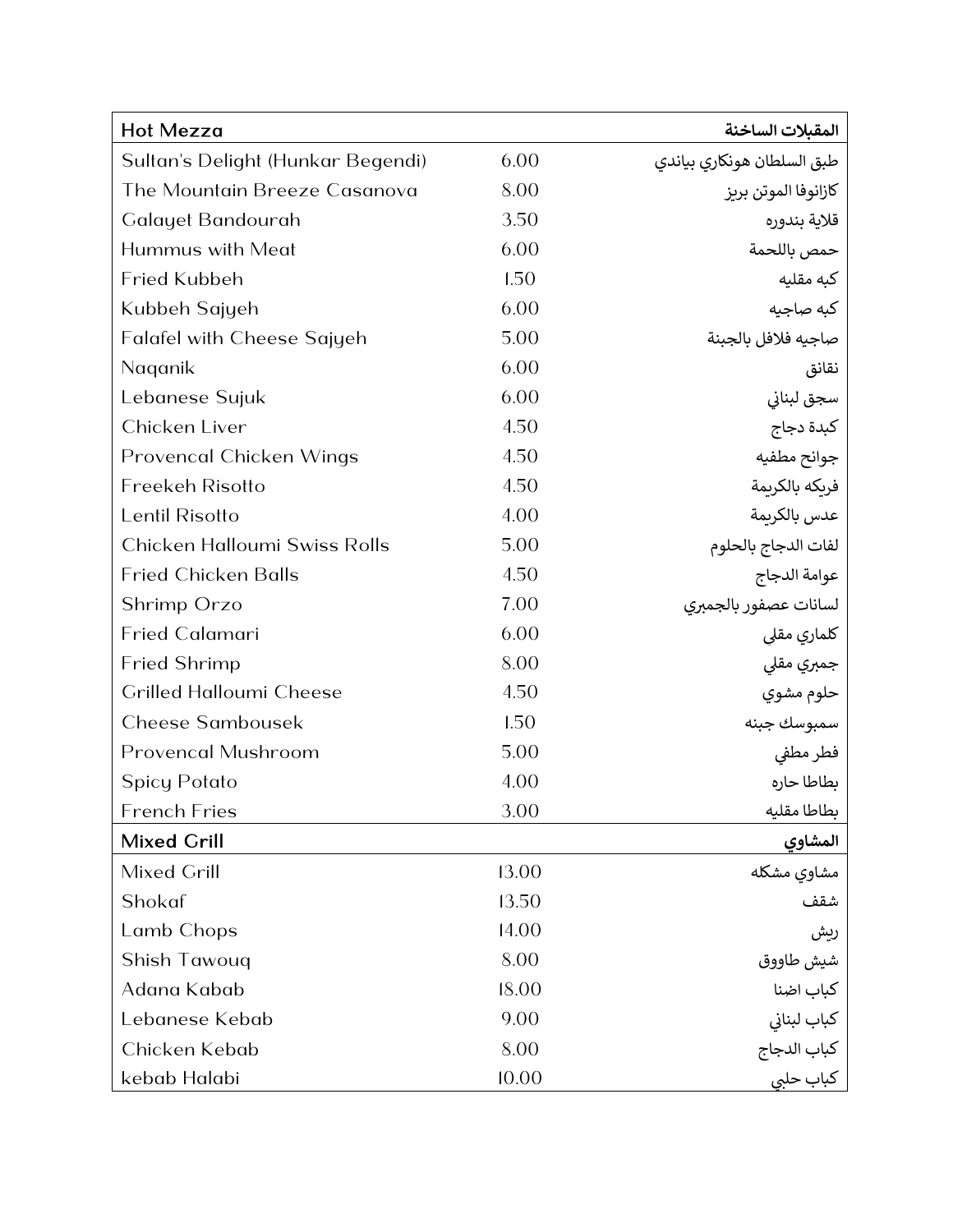| Kebab with Pistachio & Cheese | 10.00 | كباب بالفستق الحلبى والجبنة |
|-------------------------------|-------|-----------------------------|
| Kabab Albita                  | 10.00 | البيتاكباب                  |
| <b>Royal Chicken</b>          | 11.00 | دجاج ملوكي                  |
| Arayes                        | 6.00  | عرايس                       |
| Meat Shawerma Stand           | 20.00 | ستاند شاورما لحمه           |
| Busy Kamar al Zaman           | 10.00 | معجوقه قمر الزمان           |
| <b>Something Light</b>        |       | اكلات خفيفة                 |
| Angus Cheese Burger           | 9.00  | تشيز برجر لحمه              |
| Enzo Sandwhich                | 8.00  | انزو ساندويتش               |
| <b>Chicken Tenders</b>        | 8.00  | دجاج تندرز                  |
| Pizza Margherita              | 7.00  | بيتزا مارجاربتا             |
| Pizza Pepporoni               | 8.50  | بيتزا بابروني               |
| Pizza Alfredo                 | 9.00  | بيتزا الفريدو               |
| Vegetarian Pizza              | 8.00  | بيتزا بالخضار               |
| Penne all'arrabbiata          | 5.00  | بينه ارابياتا               |
| <b>Fettuccine Alfredo</b>     | 6.00  | فتتشوني الفريدو             |
| Farfalle Rosé                 | 5.00  | فارفلى بصوص الروزيه         |
| Spaghetti al Pesto            | 6.00  | سباجيتي بصوص البيستو        |
| <b>Dessert</b>                |       | الحلوبات                    |
| Ashta with Honey & Nuts       | 7.00  | قشطه بالعسل والمكسرات       |
| Coton Candy with Ice Cream    | 5.00  | غزل البنات بالأيس كربم      |
| Lebanese Nights               | 4.00  | ليالى لبنان                 |
| Usmalieh with Ashta           | 5.00  | عصملية بالقشطة              |
| Rice Pudding                  | 3.50  | رز بالحليب                  |
| Ice Cream                     | 3.50  | ایس کریم                    |
| <b>Fresh Fruits Platter</b>   | 10.00 | جاط فواكه طازج              |
|                               |       |                             |

Prices are Subject to 10% Servie Charge and 7% Sales Tax

تضاف %10 ضريبة خدمه و 7% ضريبة مبيعات إلى جميع الأسعار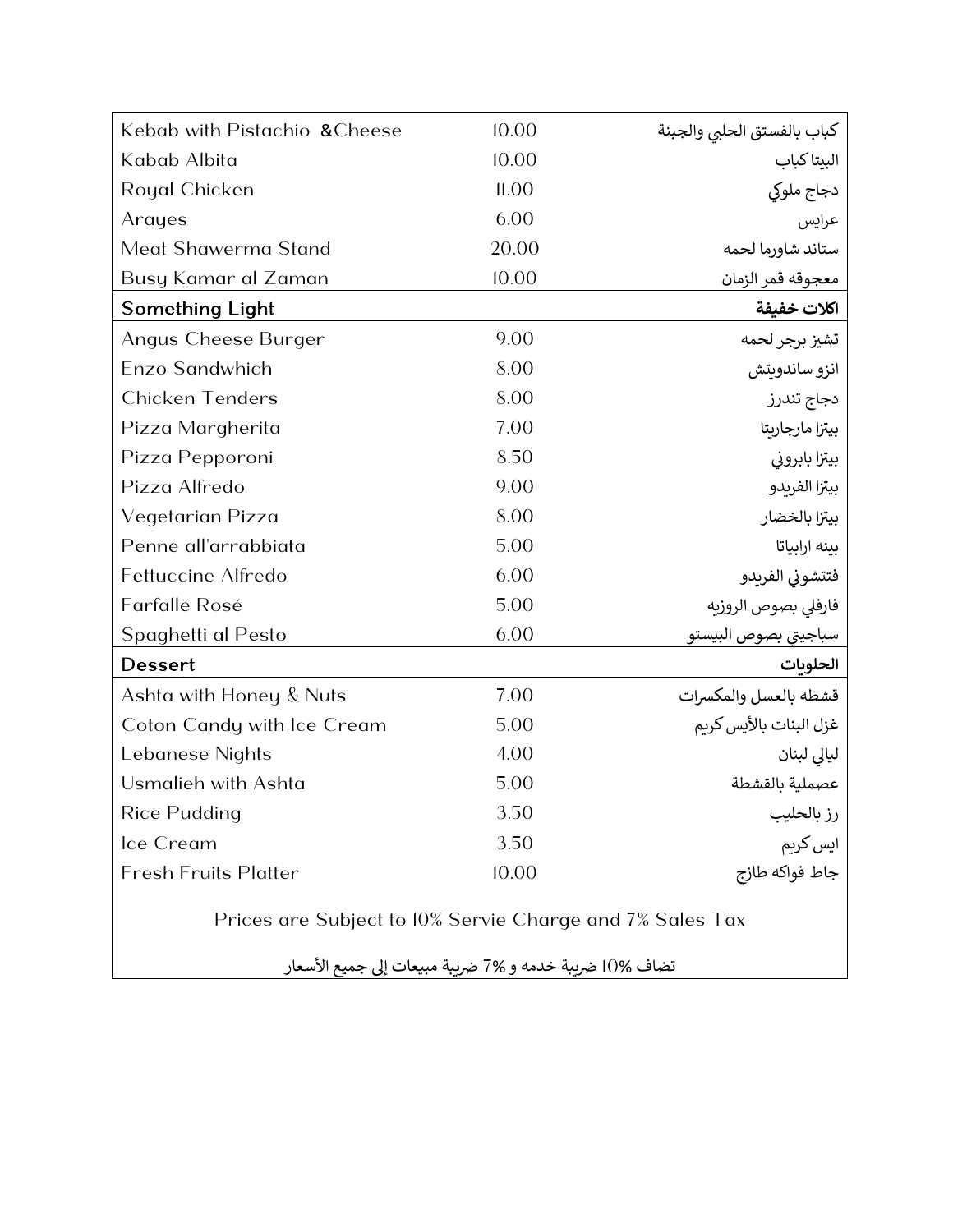| <b>Cold Beverages</b>                  |      | مشروبات باردة                 |
|----------------------------------------|------|-------------------------------|
| Large Imported Water                   | 2.50 | مياه معدنية مستورده كبيرة     |
| <b>Small Imported Water</b>            | 1.50 | مياه معدنية مستورده صغيره     |
| Detox Water                            | 1.50 | مياه ديتوكس                   |
| <b>Small Perrier</b>                   | 4.25 | بربيه كبير                    |
| Large Perrier                          | 3.50 | بربيه صغير                    |
| Juice                                  | 2.00 | عصير                          |
| Soft Drink                             | 2.00 | مشروبات غازيه                 |
| Non Alcoholic Beer                     | 3.00 | بيره بدون كحول                |
| <b>Red Bull</b>                        | 3.50 | رد بول                        |
| Ice Tea                                | 2.00 | آيس تي                        |
| Fresh from the Bar                     |      | مشروبات طازجة                 |
| <b>Lemon Mint Slush</b>                | 3.50 | سلش ليمون بالنعنع             |
| Virgin Mojito                          | 3.50 | ليمون بالريحان                |
| Watermelon Ginger Smoothie             | 3.50 | سموذي بطيخ و وزنجبيل          |
| Green Apple, Kiwi & Banana<br>Smoothie | 4.00 | سموذي كيوي تفاح وموز          |
| Strawberry Banana Smoothie             | 4.00 | سموذي الفراوله والموز         |
| <b>Guava Basil Smoothie</b>            | 3.50 | سموذي الجوافه مع الريحان      |
| <b>Banana Coconut Milk Smoothie</b>    | 3.50 | سموذي الموز بحليب جوز الهند   |
| <b>Green Boost Smoothie</b>            | 3.50 | سموذي ديتوكس                  |
| Avocado Honey Smoothie                 | 4.50 | سموذي افوكادو بالعسل          |
| Orange juice                           | 3.50 | عصير برتقال                   |
| Lemon juice                            | 3.50 | عصير ليمون                    |
| Strawberry Juice                       | 3.50 |                               |
| <b>Crapefruit Juice</b>                | 3.50 | عصير فراولة<br>عصير جراب فروت |
| <b>Icy Shakes</b>                      |      | مشروبات مثلجه                 |
| Milk Shake                             | 4.00 |                               |
| Affogato                               | 4.00 | اسبرسو بالفانيلا آيسكريم      |
| Frappé                                 | 4.00 | فرابيه                        |
| Caramel Frappé                         | 4.00 | فرابيه كرامل                  |
| Hazelnut Frappé                        | 4.00 | فرابيه بندق                   |
| Lotus Frappé                           | 4.00 | فرابيه لوتس                   |
|                                        |      |                               |